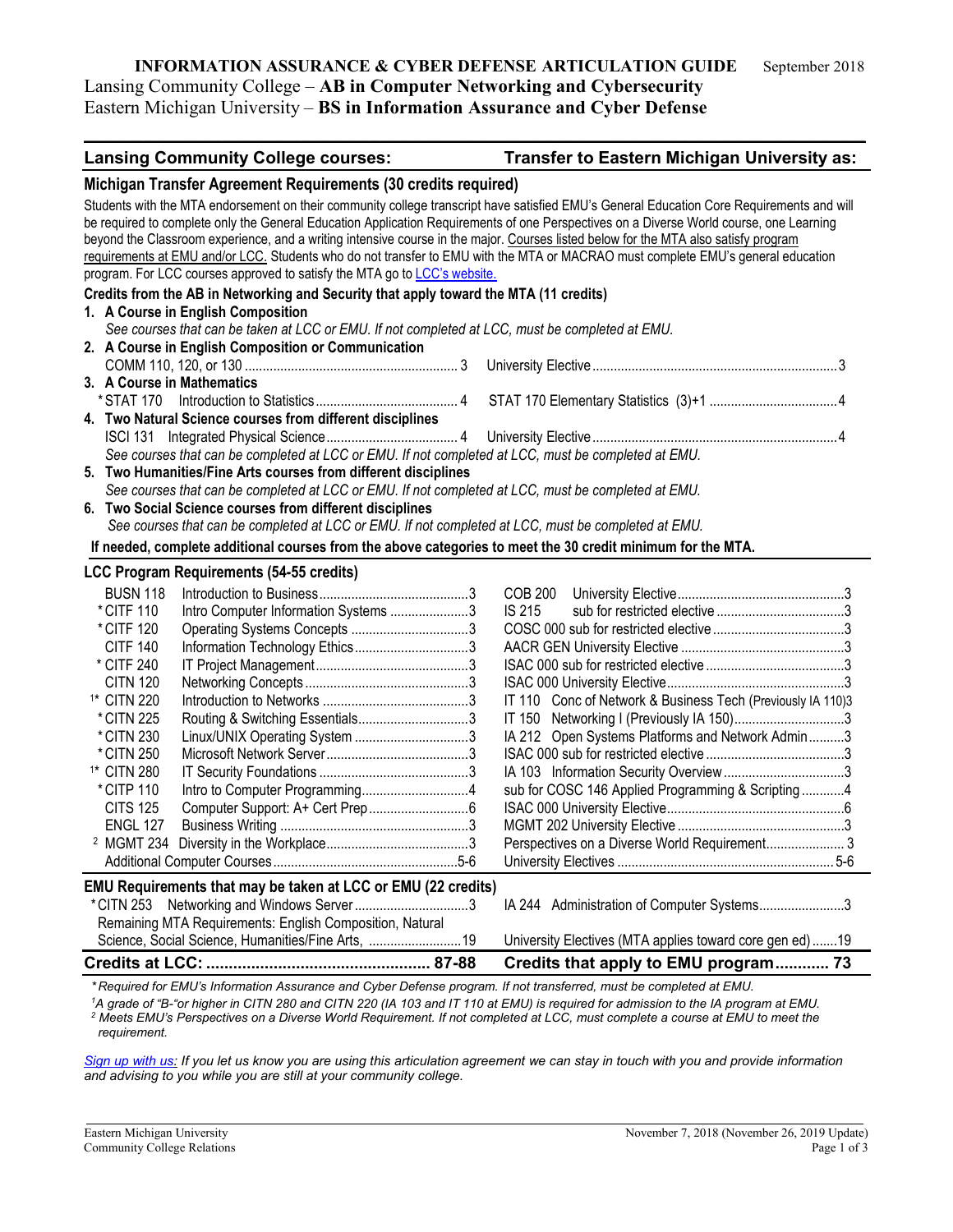### **INFORMATION ASSURANCE & CYBER DEFENSE ARTICULATION GUIDE** September 2018 Lansing Community College – **AB in Computer Networking and Cybersecurity** Eastern Michigan University – **BS in Information Assurance and Cyber Defense**

# **Completion of the Bachelor of Science in**

### **Information Assurance & Cyber Defense**

IA 103 and IT 110 (CITN 280 and CITN 220 at LCC) must be completed with a grade of "B-" or higher for admission to the IA major and to enroll in IA 300-level courses. All students must take at least 45 credits at the 300 level or above in the IA/CD program.

#### **Major Requirements (51 credits)**

|                | <b>Information Assurance Required Courses (42 credits)</b> |  |
|----------------|------------------------------------------------------------|--|
|                |                                                            |  |
|                |                                                            |  |
|                |                                                            |  |
| IA 322         |                                                            |  |
| <b>IA 329W</b> | Policy Development in Info Assurance (GEWI) 3              |  |
| IA 385         |                                                            |  |
| IA 400         | Malware Analysis & Reverse Engineering 3                   |  |
| IA 427         |                                                            |  |
| IA 445         | Ethical Hacking and Offensive Security3                    |  |
| IA 455         |                                                            |  |
| IA 462         | Adv. Operating Systems Security & Admin  3                 |  |
| IA 473         |                                                            |  |
| IA 495         |                                                            |  |
| IT 254         |                                                            |  |
|                |                                                            |  |

\*Work with faculty advisor to sub a remaining 200 level course with an 300/400 level course to meet the 45 credits at the upper level requirement.

#### **IA Restricted Electives (9 hours)**

| IA 240 Intelligence Analysis (3)                        |
|---------------------------------------------------------|
| <sup>1</sup> IA 387L4 Co-operative Education (GELB) (3) |
| IA 425 Cyber Crime Investigation I (3)                  |
| IA 428 Digital Forensics II (3)                         |
| IA 471 Data Security and Privacy (3)                    |
| IA 474 Applied Data Mining for IA (3)                   |
| IA 475 Adv Topics in Information Security (3)           |
| IA 476 Enterprise Security Analytics (3)                |
| IT 375 Wireless Networks Administration (3)             |
| Any IA, CIS, or COSC 300-level or higher (3)            |
|                                                         |

<sup>1</sup> *Satisfies EMU's Learning Beyond the Classroom requirement*

*NOTE: A minimum of 124 credits is required to graduate. If insufficient credits are transferred, students must take additional credits at EMU to satisfy the 124 credit minimum.*

Sample Sequences for completing the program: *Courses may not be offered every semester. Meet with a program advisor to plan a program of study.*

## **FALL START**

|              | Fall semester (12 credits)   |  |
|--------------|------------------------------|--|
|              |                              |  |
|              |                              |  |
| IA 202L4     |                              |  |
|              |                              |  |
|              | Winter semester (12 credits) |  |
| IT 254       |                              |  |
| IA 385       |                              |  |
| IA 400       |                              |  |
| IA 427       |                              |  |
|              | Fall semester (15 credits)   |  |
| IA 322       |                              |  |
| IA 329W      |                              |  |
| IA 445       |                              |  |
| IA 473       |                              |  |
| IA 495       |                              |  |
|              | Winter semester (12 credits) |  |
| IA 455       |                              |  |
| IA 462       |                              |  |
|              |                              |  |
| WINTER START |                              |  |
|              | Winter semester (12 credits) |  |
|              |                              |  |
|              |                              |  |
|              |                              |  |
|              |                              |  |
|              | Fall semester (15 credits)   |  |
| IA 322       |                              |  |
| IA 385       |                              |  |
| IA 400       |                              |  |
| IA 427       |                              |  |
| IA 329W      |                              |  |
|              |                              |  |
|              | Winter semester (12 credits) |  |
| IT 254       |                              |  |
| IA 445       |                              |  |
| IA 462       |                              |  |
| IA 473       |                              |  |
|              | Fall semester (12 credits)   |  |
| IA 455       |                              |  |
| IA 495       |                              |  |

IA Restricted Electives............................................................................. 6

#### **Additional Information:**